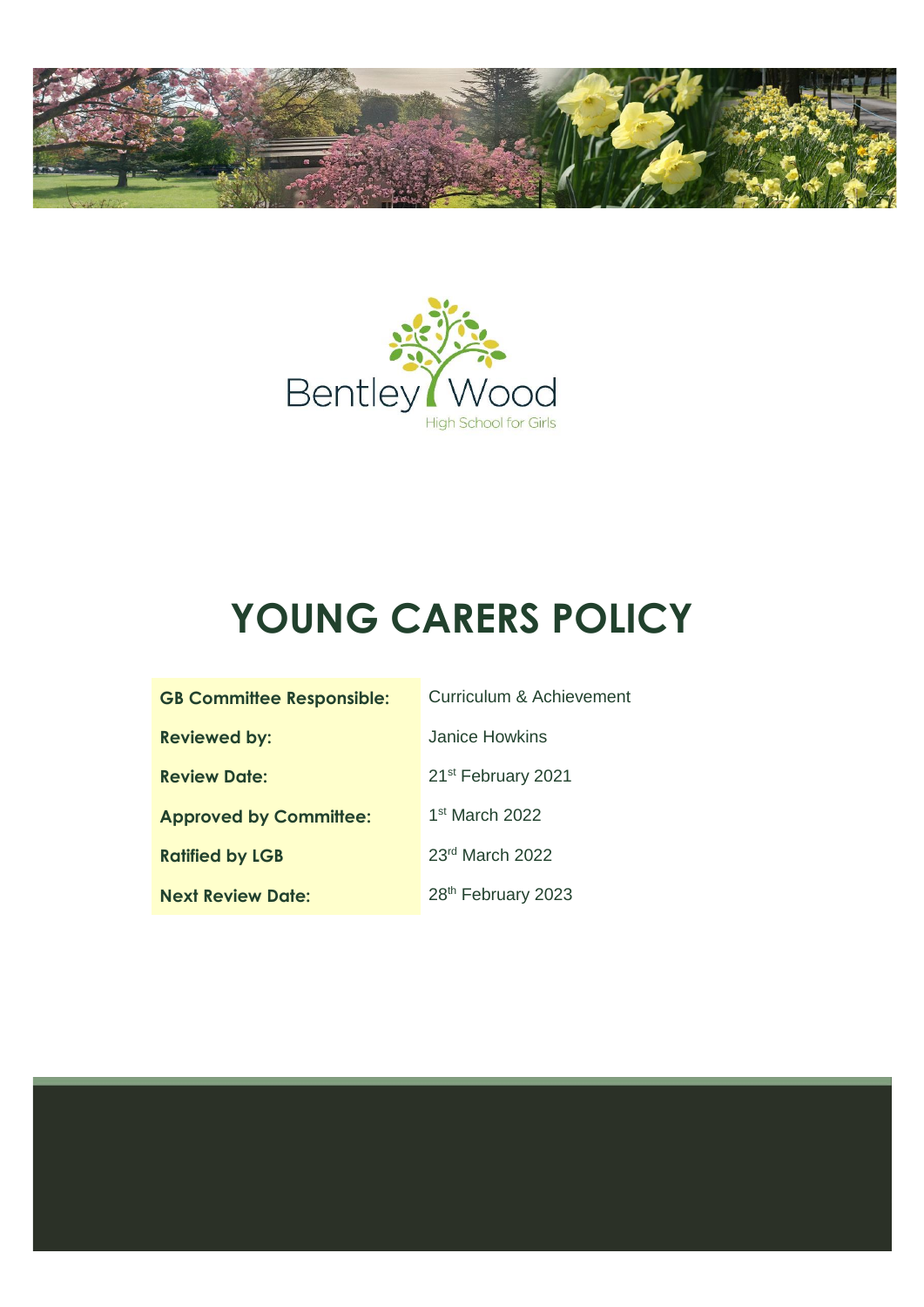# **BENTLEY WOOD HIGH SCHOOL YOUNG CARERS POLICY**

#### **Introduction**

Bentley Wood is committed to supporting young carers to access education. This policy aims to ensure that when a student is identified as a young carer they are offered support to fully partipate, make progress and feel safe and happy at Bentley Wood, by alleviating some of the issues and concerns that young carers may have.

A young carer is a young person who is helping to look after someone at home. Most are caring for a parent, but some may be taking responsibility for a sibling, grandparent or other relative. In some instances a young carer may care for more than one family member.

Young carers are recognised by the DfE and the school as children who are vulnerable. This is because the level of care-giving and responsibility to the person in need of care is often inappropriate for that child's age and stage of development, and risks jeopardising their emotional or physical wellbeing, educational achievement and outcomes.

The person they look after will have one or more of:

- Physical disability (including sensory disability)
- Learning disability
- Mental health problem
- Chronic illness
- Substance misuse problem

A young carer will take on additional responsibilities to those appropriate to their age and development. A young carer might be providing the main care or share responsibilities with another family member.

We acknowledge that there are young carers amongst our students, and that being a young carer can have an adverse effect on a young person's education. We strive to ensure we do all we can to meet the needs of these students.

#### **The school's work with young carers is underpinned by the following aims:**

- To identify young carers within Bentley Wood
- To engage with students and families to support young carers to achieve educationally
- To promote a positive culture in which young people are safeguarded by the prevention of undertaking inappropriate care
- To use a whole family, inter-agency approach to accessing services
- To reduce the impact of caring on the wellbeing of young carers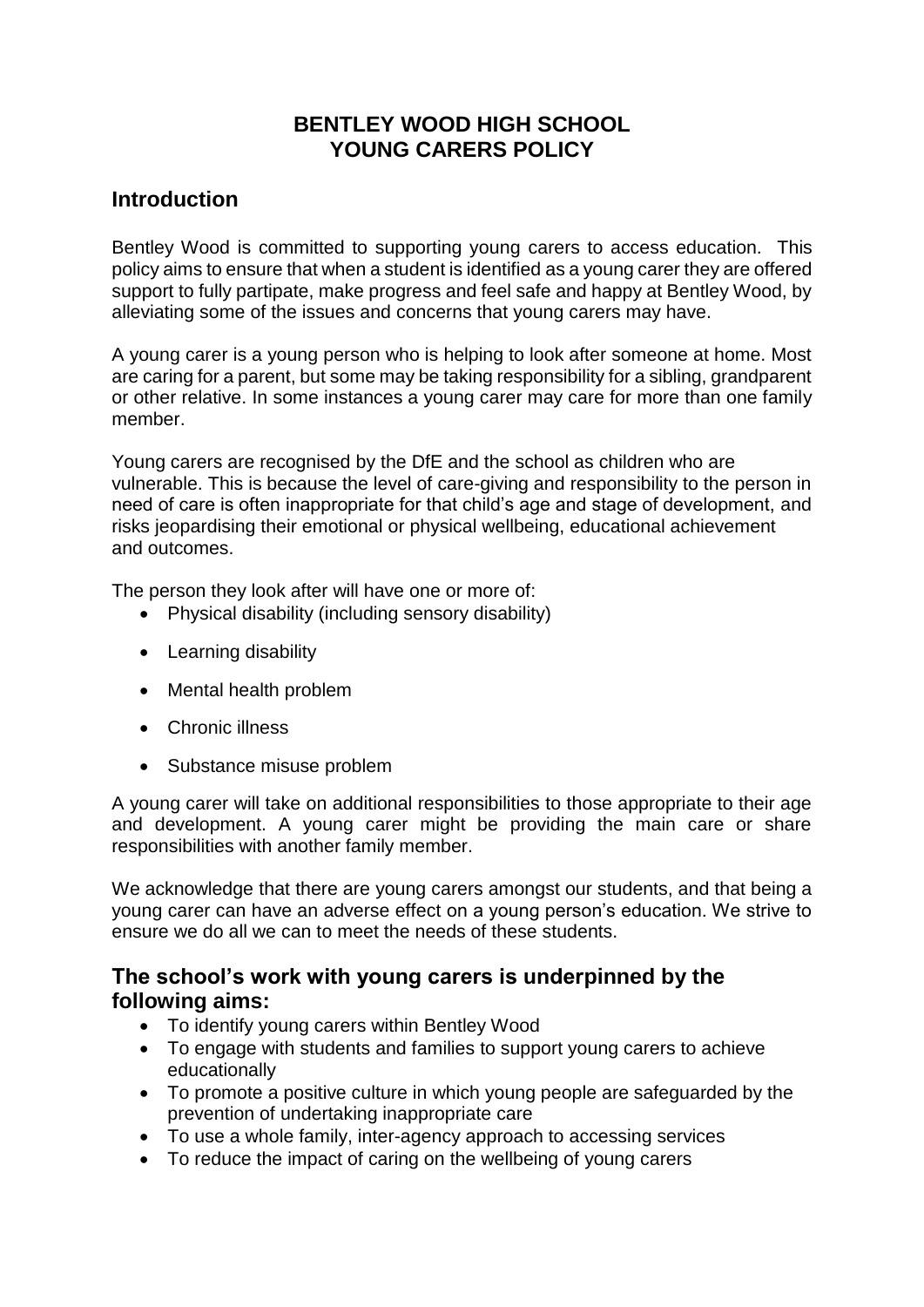• To provide enrichment opportunities for young carers such as trips and rewards

# **At Bentley Wood we understand the issues faced by young carers and their families, what to look and listen for and how to respond, by:**

- Keeping up to date with national and local developments affecting young carers and their families.
- Displaying information about young carer issues on staff noticeboards and the school intranet.
- Embedding training on young carer issues in induction training and continuous professional development for all staff including specific training about how to identify young carers affected by stigmatised conditions (such as parental mental ill health and substance misuse).

# **The school respects the privacy of young carers and their families:**

- A young carer's privacy is respected and information about their caring role is not communicated in front of their peers.
- The school views young carers as any other student but understands that they have the additional pressure of caring responsibilities, which may require additional support or flexible arrangements

#### **The school ensures young carers and their families know how to access support by:**

- Displaying information, including signposting to other resources such as the young carers service and school nurse, on the school noticeboards, webpage and prospectus, and by including information in the school newsletter and communication to families on a regular basis.
- Using the curriculum to promote a full understanding, acceptance of and respect for, issues such as caring, disability and impairment, for example, embedding the challenges faced by young carers into PSHE lessons and delivering regular assembles raising awareness of young carer issues.

#### **The school takes a proactive approach to identifying young carers by:**

• Using student progress meetings and the internal management system to identify changes in attendance and attainment and consider whether these may be due to a potential caring role.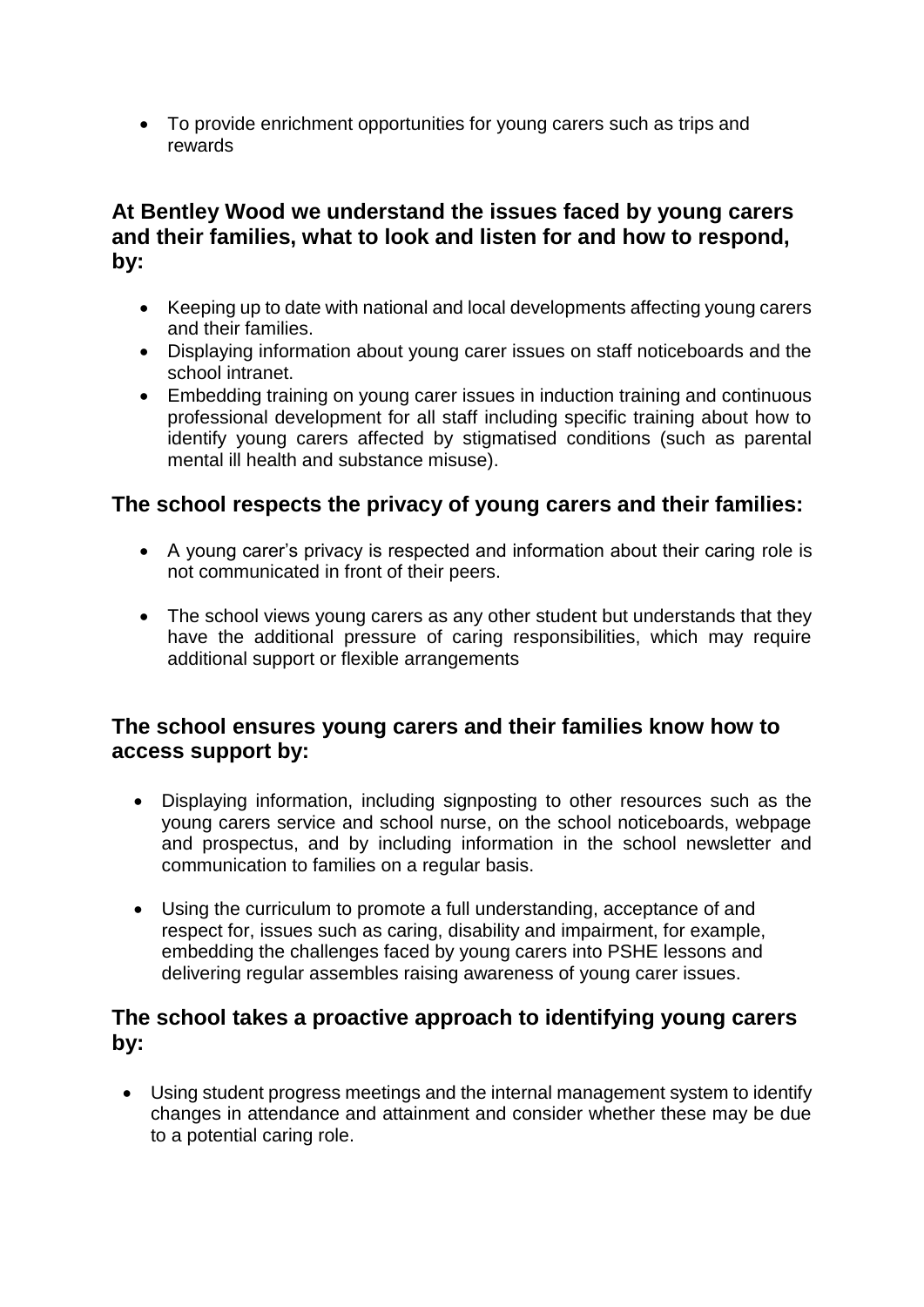- Using school enrolment and annual processes to check student information, to ask families whether the student has relatives who have an illness or disability, or who are affected by mental ill health or addiction problems and whether they would like more information about the types of support available to young carers.
- Referring to lists of children on child protection and looked-after children plans, to identify students who are living with adults experiencing mental ill health or addiction problems.
- Checking School Census data on students with disabilities, to identify sibling carers.
- Implementing self-identification systems for students, for example drop-in sessions, a school message box or a questionnaire.
- Asking feeder schools/early-years providers to inform the school if a student has already been identified as a young carer.
- Checking whether any young carer status has been recorded on the Common Transfer File when a student transfers to your school from another and including this information when transferring a student.
- Asking other schools attended by siblings to tell you when the sibling has been identified as a young carer.
- Establishing information sharing protocols with the young carer services and health and social care services to ensure that the school is informed when they identify young carers.

# **The school is aware of other physical signs that help to identify young carers**

In addition to the measures taken above, a student may display certain charcteristics that may identify them as a young carer. Staff are aware of the warning signs below and consider that the student may be a young carer when asking about the following:

- Regular or increased lateness or absence
- Concentration problems, anxiety, tiredness
- Under-achievement and late or incomplete homework: may be a sudden unexplained drop in attainment
- Few or no peer friendships; conversely the student may get on well with adults and present as very mature for their age
- Victim of bullying, sometimes explicitly linked to a family member's disability, health or substance misuse problem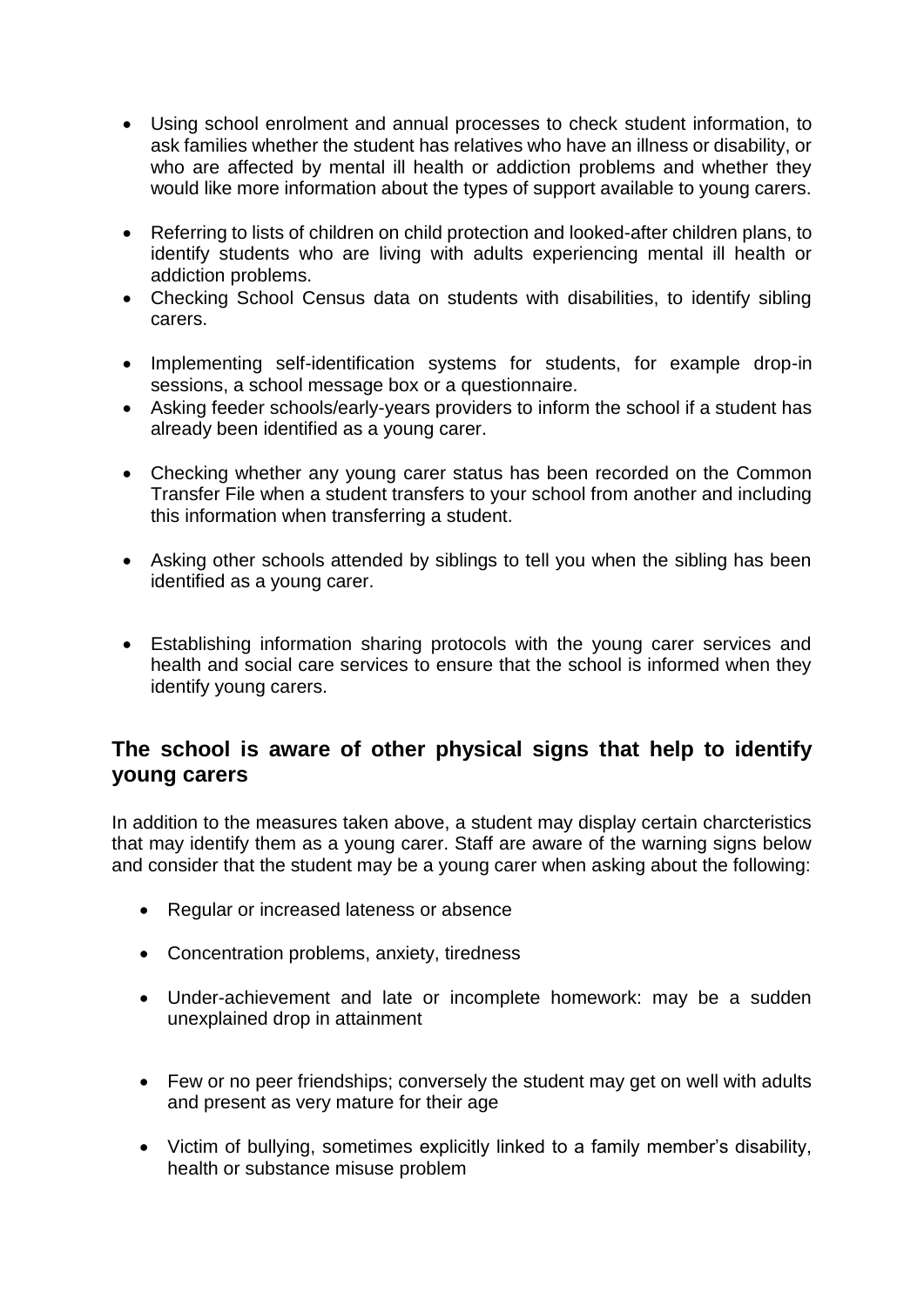- Behavioural problems, sometimes the result of anger or frustration expressed inappropriately
- Unable to attend extra-curricular activities
- Difficulties in engaging parents; parents not attending parents' evenings

Where a pupil has been identified as, or is suspected to be, a young carer, teaching staff will liaise with the young carer lead to ensure that the difficulties the pupil's home situation presents are accounted for and accommodated, while still ensuring high expectations and aspirations are held for the pupil in relation to their abilities and circumstances.

The school will ensure that the pupil is offered appropriate pastoral care and emotional support, and teaching staff will aim to ensure that they facilitate, as far as possible, opportunities for the pupil to bond with their classmates during lesson time

#### **The school reduces barriers to education and learning and supports the wellbeing of young carers, on a case by case basis, by:**

- Considering the needs of young carers when planning and reviewing quality first teaching.
- Providing targeted interventions to students, including young carers, for example homework/coursework support; emotional support; health support; peer mentoring or peer support groups. The school takes the needs of young carers into account when planning and delivering this support, for example running homework support at lunch-time. (See appendix 1 for more details on the lunch time young carers drop in.)
- Being flexible, where appropriate, for example allowing young carers to use a telephone to call home during breaks and lunchtimes so as to reduce any worry they may have about a family member; and negotiating deadlines for homework and coursework.
- Offering support to the student and their family during the transition process, sharing agreed information with their new school/college/university lead for young carers and their families.
- Identifying young carers at risk of falling into the not in education, employment or training category and taking appropriate actions to address this.
- Referring/signposting young carers to other resources such as the school nurse and local young carers' service.
- Signposting and/or undertaking whole family work that aims to support parents/siblings in order to prevent or reduce a caring role.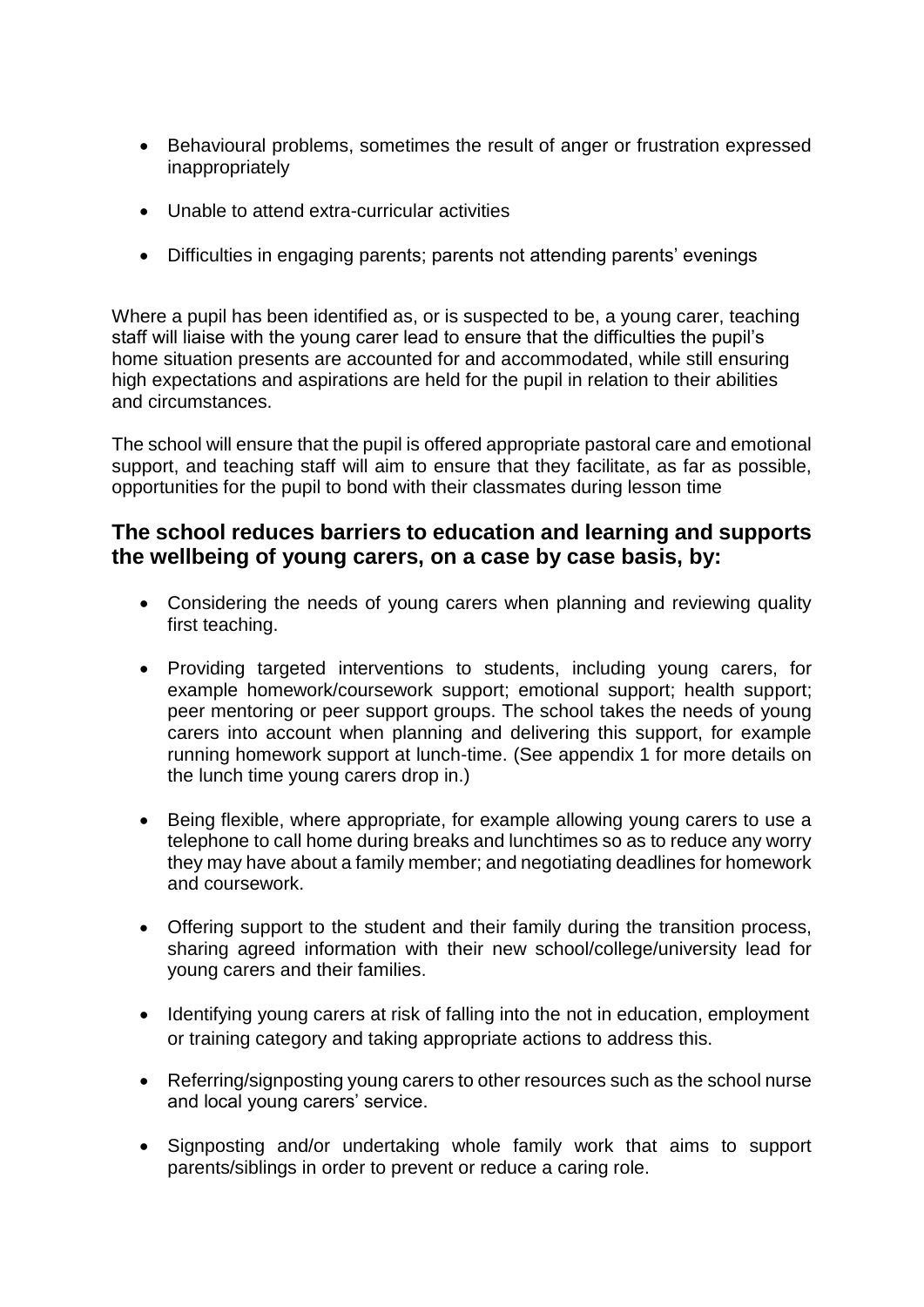# **The school understands the needs of families of young carers by:**

- Ensuring the school is accessible and welcoming to parents with disabilities and/or illness, offering additional support to enable them to attend parent's evenings or other school events. Home visits will be considered where appropriate.
- Offering additional support to remove any communication barriers with parents, so that parents are able to be fully engaged with the education of their child.
- Considering how best to support those parents who find it difficult to escort younger children to school.

**The school monitors and reviews policy and practice, taking into account the views of young carers and their families by:** 

- Implementing and reviewing individual student support plans and/or provision maps, which recognise the student's specific needs as a young carer
- Using tracking of young carers on internal management systems and actively engaging with young carers and their families, for example drop-in sessions and questionnaires, to shape and improve provision for young carers.

The young carer lead, Ms Claire Bannon, is responsible for:

- Ensuring that young carers have the same access to a full education and career choices as their peers.
- Promoting and coordinating the support young carers need.
- Liaising with other agencies as appropriate, including adult services.
- Ensuring that any existing individual pupil plans recognise pupils' specific needs as a young carer
- Meeting regularly with young carers and liaising with teaching staff regarding their educational development.
- Monitoring and reviewing this policy in collaboration with the headteacher

The link Governor for this policy is Mrs Gretel Scarle who will be invited to carry out monitoring visits and report back to the Governing Body.

This policy operates in conjunction with the following school policies:

- Attendance and Absence Policy
- Child Protection and Safeguarding Policy
- Behavioural Policy
- Exclusion Policy